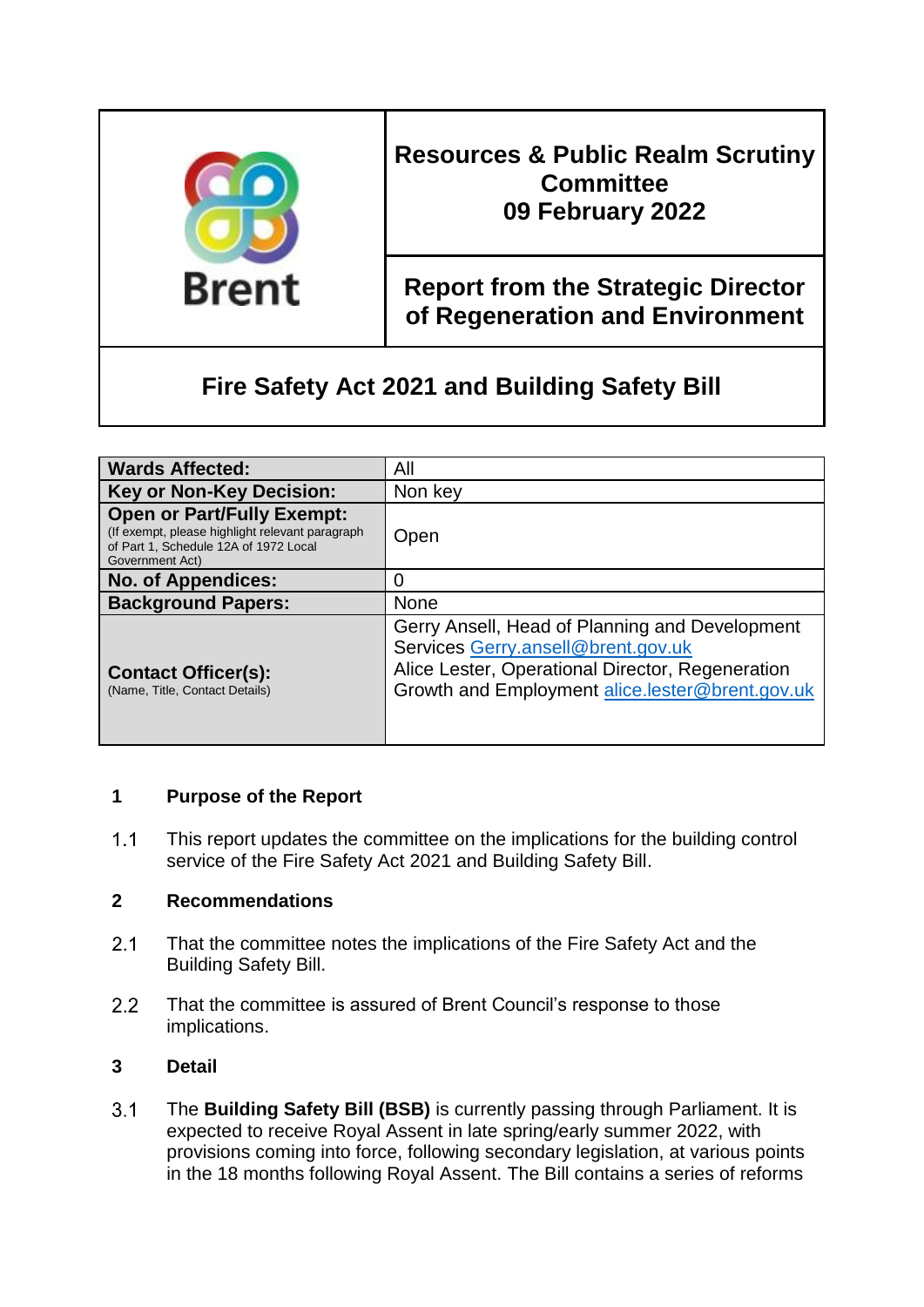to building safety and is the most substantial legislative response to the Grenfell Tower fire of 2017.

- $3.2$ A Building Safety Regulator (BSR) will be established the Health and Safety Executive (HSE). Their role will relate to buildings with 7 or more storeys or that are 18 metres high and have at least two residential units, or are hospitals or care homes. These will be known as higher risk buildings (HRB).
- $3.3$ The BSR will rely on council building control services (and fire and rescue services) to deliver the building control regulations for HRBs, which is expected to involve multi-disciplinary teams.
- $3.4$ The BSR will have three main functions:
	- To implement a new regulatory regime for higher-risk buildings, and to be the building control authority for these buildings;

This includes building work on existing HRBs and enforcing the regime in terms of their occupation, as well as new HRBs. The BSR look at all aspects of the Building Regulations not just fire related provisions. The BSR will use a multi-disciplinary team, which will include local authority building control teams. There will be three gateway points where details must be approved before progressing to the next stage:

- planning gateway (in place since August 2021); the planning application must demonstrate that fire safety requirements have been considered and incorporated into the construction proposals;
- construction pre construction, the regulator must approve the design as compliant with the building regulations;
- completion at pre-occupation stage, a completion certificate will only be issued by the BSR once they are satisfied that the work is complaint with the building regulations.
- To oversee the safety and performance of all buildings;

This involves collecting data on the performance of local authority building control services, and external approved inspectors.

 To support the competence of those working in the built environment industry, and to manage the register of accredited building inspectors.

This will involve establishing an industry led competence committee and establishing competence requirements for building control professionals (who need to be in place when the system becomes operational).

 $3.5$ The BSR will be responsible for holding local authorities and building inspectors to account, with the power to suspend or remove inspectors from the register where necessary.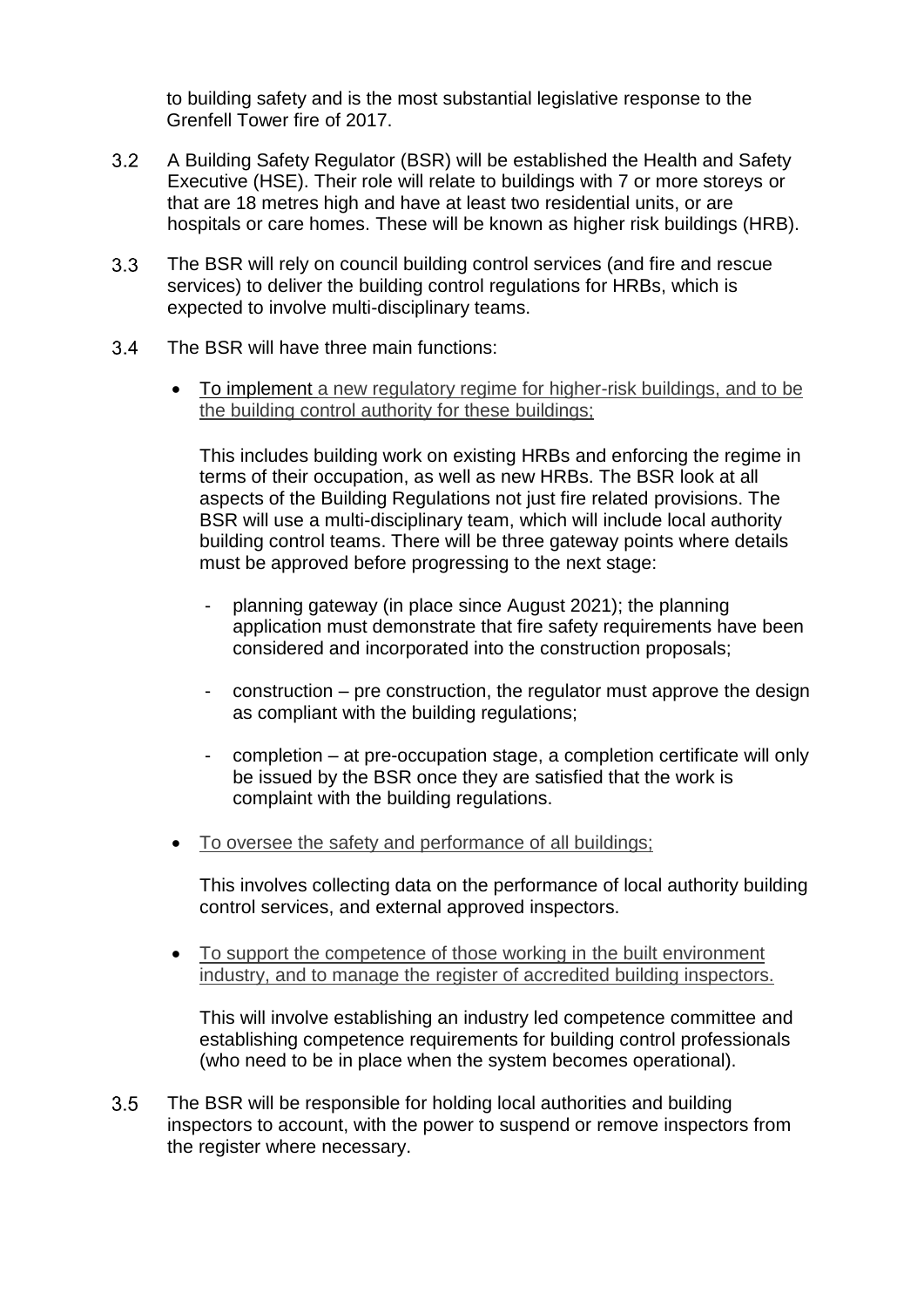- $3.6$ **The Fire Safety Act 2021** became law in April 2021. It introduced changes to fire safety law for buildings containing two or more sets of domestic premises in England and Wales. It is expected to come into force early in 2022.
- $3.7$ The aim of the Fire Safety Act is to clarify who is responsible for managing and reducing fire risks in different parts of multi occupied residential buildings. It has introduced new fire safety obligations to some leaseholders, building owners and managers for the building structure, external wall, common parts and doors between domestic premises and common parts.

#### **Implications for Building Control service**

- $3.8$ **Role of Local Authority Building Control teams.** It appears (details still to be confirmed) that if a local authority has sufficient qualified building control officers, they will be the default building control authority (to be part of a multidisciplinary team). This is different from now, in that Local Authority Building Control (LABC) operates in a competitive market. The implication is that there will no longer be competition from accredited inspectors (AIs) to be the building control authority, a significant change to the current system. The role of AIs in the future is unknown, early indications are that the BSR will not appoint them as the building control authority (unless the local authority does not have sufficient qualified officers) but this is not yet confirmed.
- $3.9$ The indication is that instead of the team dealing with the work successfully secured through a competitive process, it will deal with all the work. This has an implication for a) resources and b) fees – more detail below.
- $3.10$ Additional workstreams as a result of the Bill (assuming that all work comes to the local authority as default provider) are:
	- Alterations to existing Higher Risk Buildings (HRBs)
	- Assessment of existing HRB's even if no work being carried out
	- Potential work in adjoining boroughs if they do not have resources or qualified staff
	- Work further across London via a possible 4 area London Wide Hub.
- $3.11$ **Resourcing.** There is a national shortage of qualified building control professionals and there are concerns that the BSR will not be able to recruit sufficient officers to provide the service that they are being set up to deliver. A consequent impact of the increased demand for surveyors could be even greater difficulties in recruitment and retention within Brent and other local authorities, with staff potentially leaving local authorities to work for the BSR.
- The team has a number of vacancies about to be advertised; prior recruitment exercises have twice proved unsuccessful, in a very competitive market. The Brent offer includes a market factor supplement and the potential for key worker housing. The team structure has been amended to attract more junior officers so we can 'grow our own'. An apprenticeship post has also been created to be recruited to shortly in time for the 2022/23 academic year.
- **Training and Competencies.** Officers will need an additional qualification to demonstrate the required level of competency, relating to the provisions of the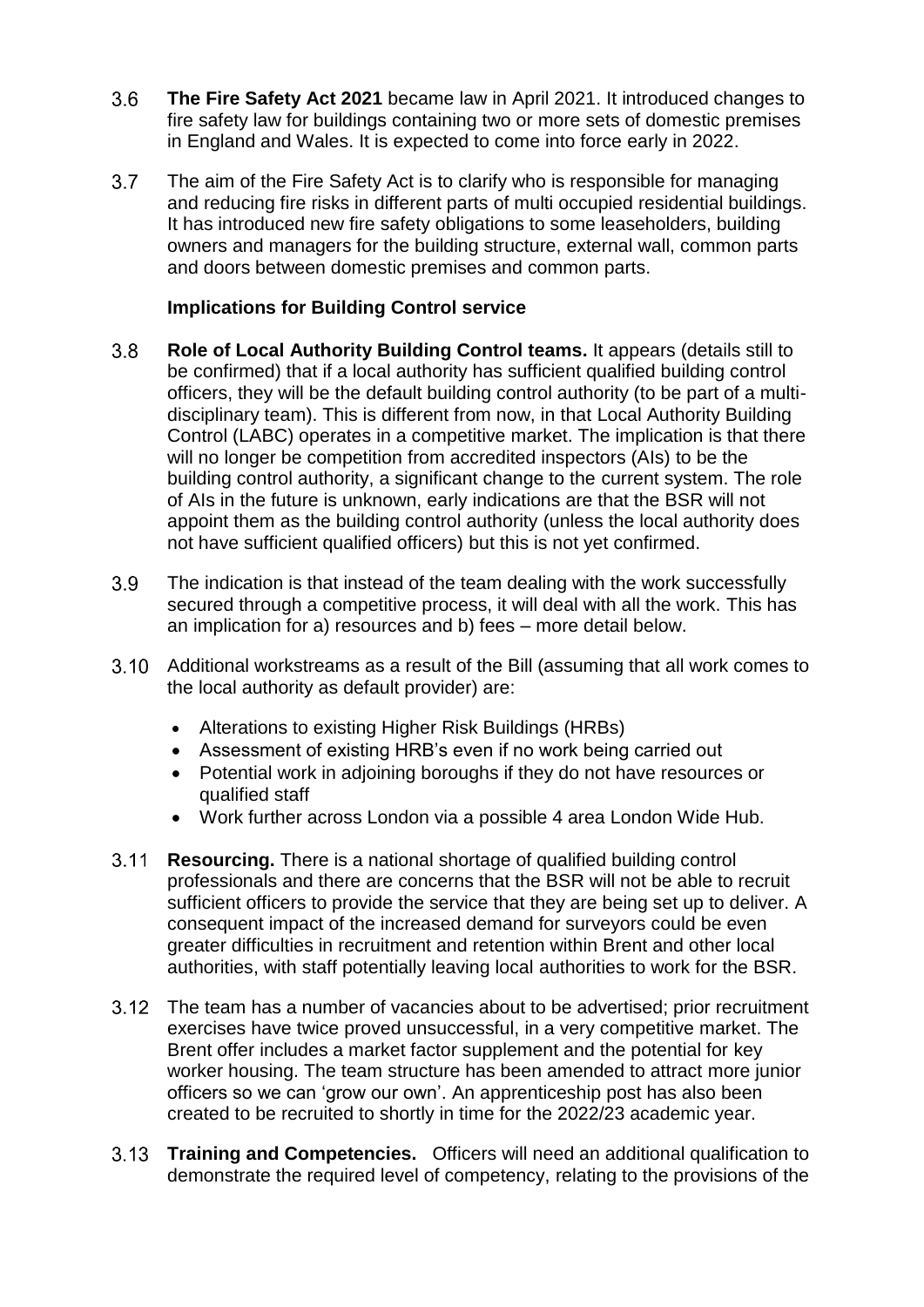new legislation. However the BSR is yet to publish the acceptable levels of competency criteria and assessments. This is causing uncertainty in the industry given the ever-decreasing window of opportunity. Local Authority Building Control (LABC) have recently published their own competency assessment exams but this has not yet been agreed by the BSR.

- For surveyors to do the training it is likely that they will need to spend around a day a week on this for a few months. This will take resources out of the team and backfilling may be needed to cover for this. Surveyors will need to be suitably qualified before they can practice although it is hoped there will be some transition time for this to take place.
- There is also a risk that some building control officers may decide not to undertake the training and leave the profession.
- **Competition and Fees.** A local authority may provide the resource for another local authority if they do not have suitably qualified officers. This may provide an opportunity for Brent's building control team, resources permitting. Alternatively, this could mean another authority providing resource in Brent. It presents an opportunity for co-operation as an alliance of boroughs could mean greater resilience and sharing of expertise. Such co-operation has already occurred during the pandemic over coverage for dangerous structures amongst West London boroughs including Brent. The London District Surveyors are considering setting up 4 Hubs across London to help deal with work and to assist Authorities who don't have the required resources.
- 3.17 The team in Brent is currently very effective at winning major projects in a competitive market; this includes work within and outside of the Borough. The fee for this work is individually negotiated and delivers a considerable income stream for the council. Smaller domestic jobs have a set fee. Notwithstanding the success in winning projects, a number of major projects have gone to other providers over the years, for example in 2020 and 2021 five and then nine major projects in the Borough went to accredited inspectors
- **Performance monitoring**. The BSR will be monitoring the performance of building control authorities. This will require implementation of a quality management system, which is being developed by the Local Authority Building Control organisation. However this new monitoring system will require additional resource from the Brent team.
- **Planning.** The new requirement for a review of a fire strategy by BSR in at planning application stage (Gateway 1) is already in force. Only a few applications have been received which trigger this requirement, and to date it has not caused any delays in the planning process.

#### **Implications of the Fire Safety Act**

There are no direct implications for the Building Control Service from this Act.

#### **4 Financial Implications**